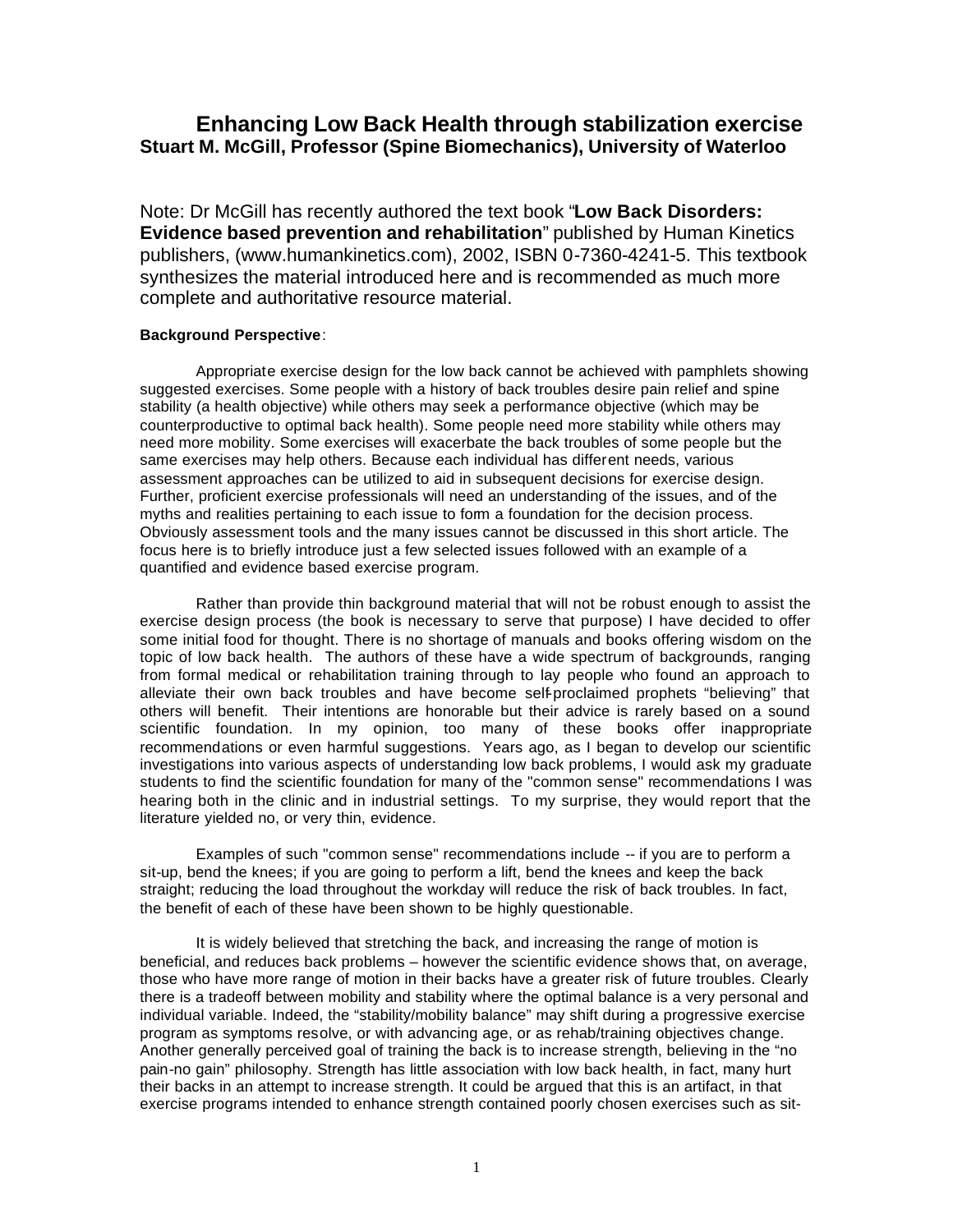ups. Performing situps both replicates a potent injury mechanism (specifically posterior disc herniation) and results in high loads on the spine. **On the other hand, muscle endurance, as opposed to strength, has been shown to be protective for future troubles.** Further, for many, it is better to train for stability rather than stretching to increase range of motion.

Recent investigations into injury mechanisms have revealed that many back training practices actually replicate the loads and motions that cause the parts of the low back to become injured. For example, disc herniations need not have excessive loading on the back to occur, rather repeated forward flexion motion of the spine is a more potent mechanism. Thus, if full flexion or deviation is avoided in the spine, the risk of herniation is remote. But for most exercise professionals the link between injury and exercise needs to be better developed. Injury is caused by damage to supporting tissues. This damage reduces the normal stiffness in the spine resulting in unstable joints. Thus, while injury results in joint instability, an event characterized by improper muscle activation can cause the spine to buckle, or become unstable. There is no question that excessive loading can lead to back injury, but instability at low loads is also possible and problematic. For example, it is possible to damage the passive tissues of the back while bending down and picking up a pencil, or sneezing, if sufficient stability is not maintained. Some people recommend that during training, one should exhale upon exertion (when weight training for example, exhaling upon the lifting phase and inhaling on the lowering). In terms of grooving stabilizing motor patterns for all tasks, this is a mistake**. In other words, breathing in and out should occur continuously, and not be trained to a specific exertion effort – this helps to maintain constant abdominal muscle activation and ensure spine stability during all possible situations (of course the opposite is true for maximal effort competitive lifting where a valsalva manoeuvre with the breathe held is necessary – but performance training is not the emphasis here).** Further, specific muscle activation patterns are essential to avoid injury but have also been documented to become perturbed following injury. Pain is a powerful instigator in the deprogramming of normal/healthy motor patterns into perturbed patterns. The exercises and programs described here are based on the latest scientific knowledge of how the spine works, and becomes injured. In addition, they have been quantified for spine load, resultant spine stability, and muscle oxygenation, to name a few. These are only a few examples to begin a program. **The goals are to enhance spine stability through grooving motion and muscle activation patterns to prepare for all types of challenges.** Of course, other exercises may be required subsequently to enhance daily functioning, but once again, these will depend upon the characteristics and objectives of the individual.

Two other concepts must be emphasized at this point. First, training approaches intended to enhance athletic performance are often counterproductive to the approaches used when training for health. Too many patients are rehabilitated using athletic philosophies, or worse yet "body building" approaches designed primarily to isolate and hypertrophy specific muscles, and in so doing thwart progress. Many bad backs are created from using inappropriate performance philosophies. Identifying the training objectives is paramount. The emphasis here is on enhancing spine health – training for performance is another topic. Second, many of the training approaches that are used at joints such as the knee, hip, shoulder etc are mistakenly applied for the back. The back is a very different, and complex structure, involving a flexible column, with complex muscle and ligamentous support. The spine contains the spinal cord and lateral nerve roots, and whose musculature is intimately involved in several other functions including breathing mechanics, to give just one example. **Many of the traditional approaches for training other joints in the body are not appropriate for the back – either they do not produce the desired result or they create new patients.**

#### **A daily routine for enhancing low back health**

The following exercises have been chosen to spare the spine, enhance the muscle challenge, and enhance the motor control system to ensure that spine stability is maintained in all other activities. Each one has been quantified for these metrics. Having stated this, they are only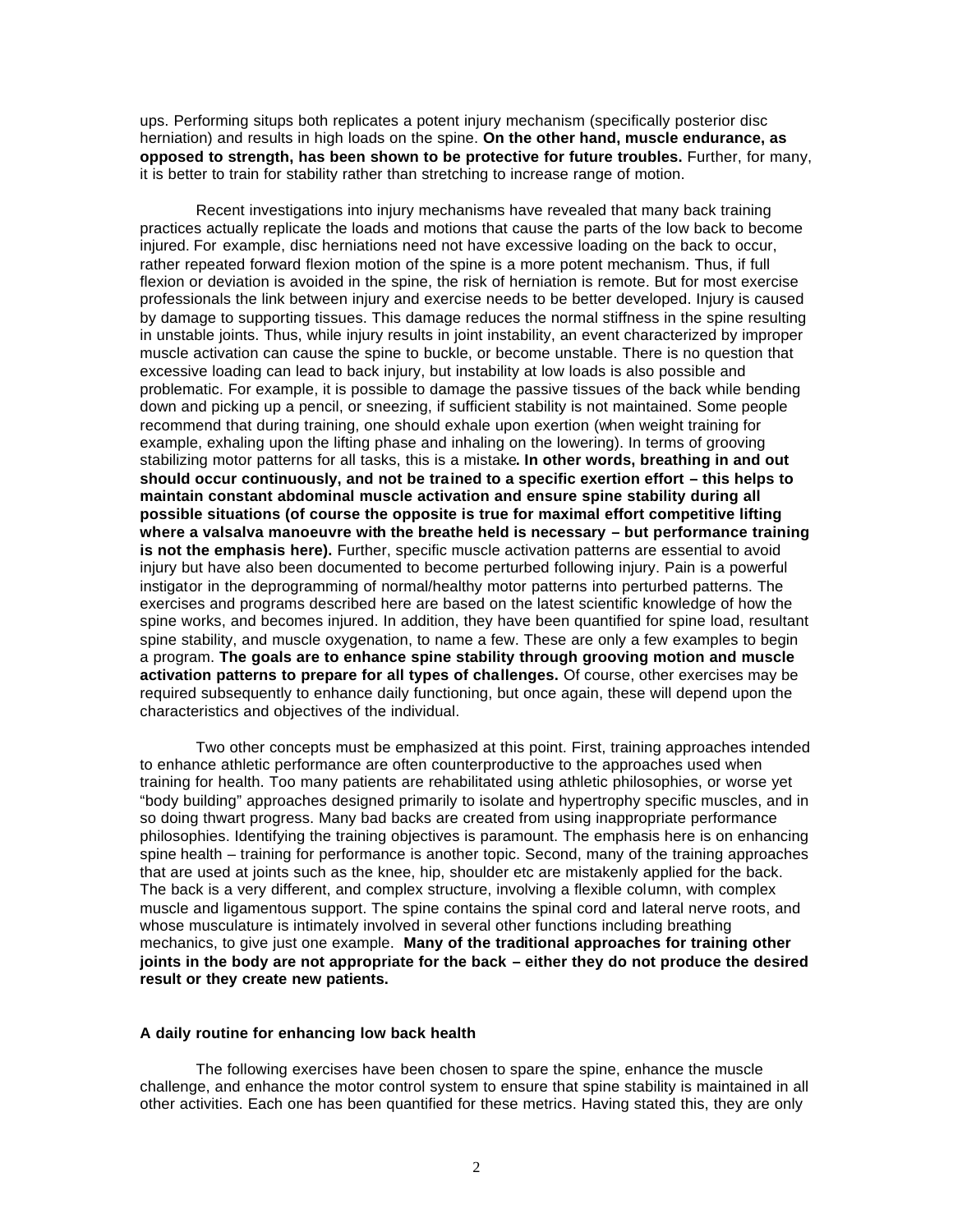examples of well designed exercises and may not be for everyone – the initial challenge may or may not be appropriate for an individual nor will the graded progression be similar among all people. These are simply examples to challenge all of these torso muscles.

### **Cat-Camel:**

We recommend that the routine begin with the cat-camel motion exercise (spine flexionextension cycles) to reduce spine viscosity (internal resistance and friction) and "floss" the nerve roots as they outlet at each lumbar level, followed by hip and knee mobility exercises. Note that the cat-camel is intended as a motion exercise - not a stretch, so the emphasis is on motion rather than "pushing" at the end ranges of flexion and extension. We have found that 5-8 cycles is often sufficient to reduce most viscous-frictional stresses.



The cat and camel exercise is a motion exercise and not a stretch. Good form includes the integration of the cervical spine with the lumbar and thoracic spine. All three sections of the spine should be flexed and extended together.

### **Curl-up:**

The cat-camel motion exercise is followed by anterior abdominal exercises, in this case the curl-up. The hands are placed under the lumbar spine to preserve a neutral spine posture. Do not flatten the back to the floor. Flattening the back flexes the lumbar spine, violates the neutral spine principle, and increases the loads on the disc and ligaments. One knee is flexed but the other leg is straight to lock the pelvis-lumbar spine and minimize the loss of a neutral lumbar posture. Alternate the bent leg (right to left) midway through the repetitions.

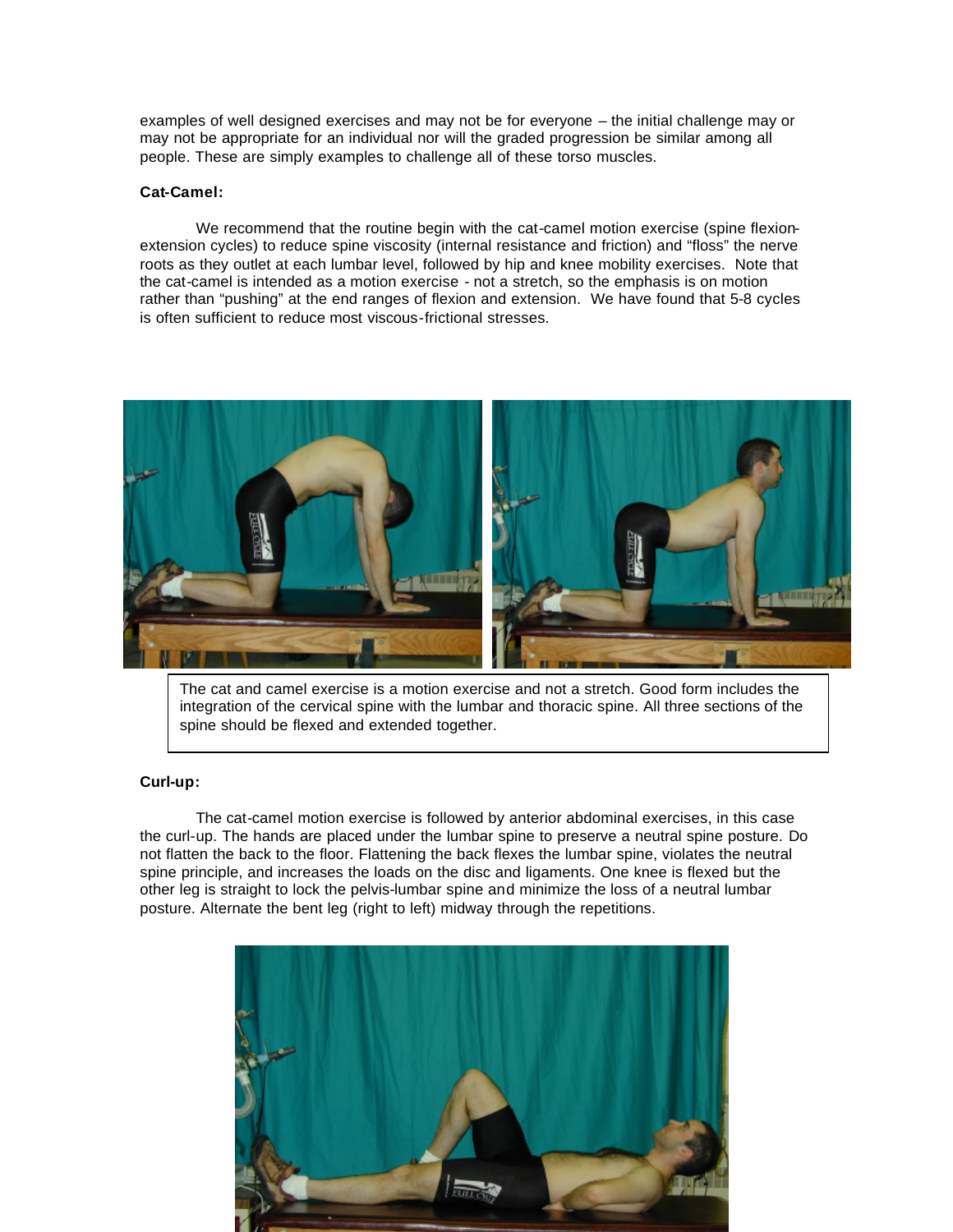The curl-up is performed by raising the head and the upper shoulders off the floor. The motion takes place in the thoracic spine – not the lumbar or cervical region. To begin, the hands are placed under the lumbar region to support a neutral curvature. The exercise is made more challenging by raising the elbows off the floor. Even more challenging is first performing an abdominal brace (activating the abdominal muscles), and then curling up against the brace. Hold the posture for 7-8 seconds. Do not hold the breath but breath deeply. Do not increase the challenge by increasing the intensity of the abdominal brace. This will groove desirable motor patterns. Choose the most appropriate level of challenge.

### **Side Bridge:**

Lateral and abdominal muscles (called quadratus lumborum, and the abdominal obliques) are important for optimal stability, and are targeted with the side bridge exercise. The beginners level of this exercise involves bridging the torso between the elbow and the knees. Once this is mastered, and tolerated, the challenge is increased by bridging using the elbow and the feet. Advanced variations involve placing the upper leg-foot in front of the lower leg-foot to facilitate longitudinal "rolling" of the torso (see figure) to challenge both anterior and posterior portions of the wall, and further groove stabilizing patterns which are transferable to upright tasks. These are superior exercises in terms of muscle activation, low spine load, and stabilizing patterns compared to exercises such as performing a sit-up with a twist, for example, that produce lower muscle activity levels and higher tissue loads.



The beginners side bridge is performed with support from the elbow and knees (left panel) while the more advanced variation using the elbow and feet is shown in the right panel. Maintain the abdominal brace, a neutral spine and breath deeply.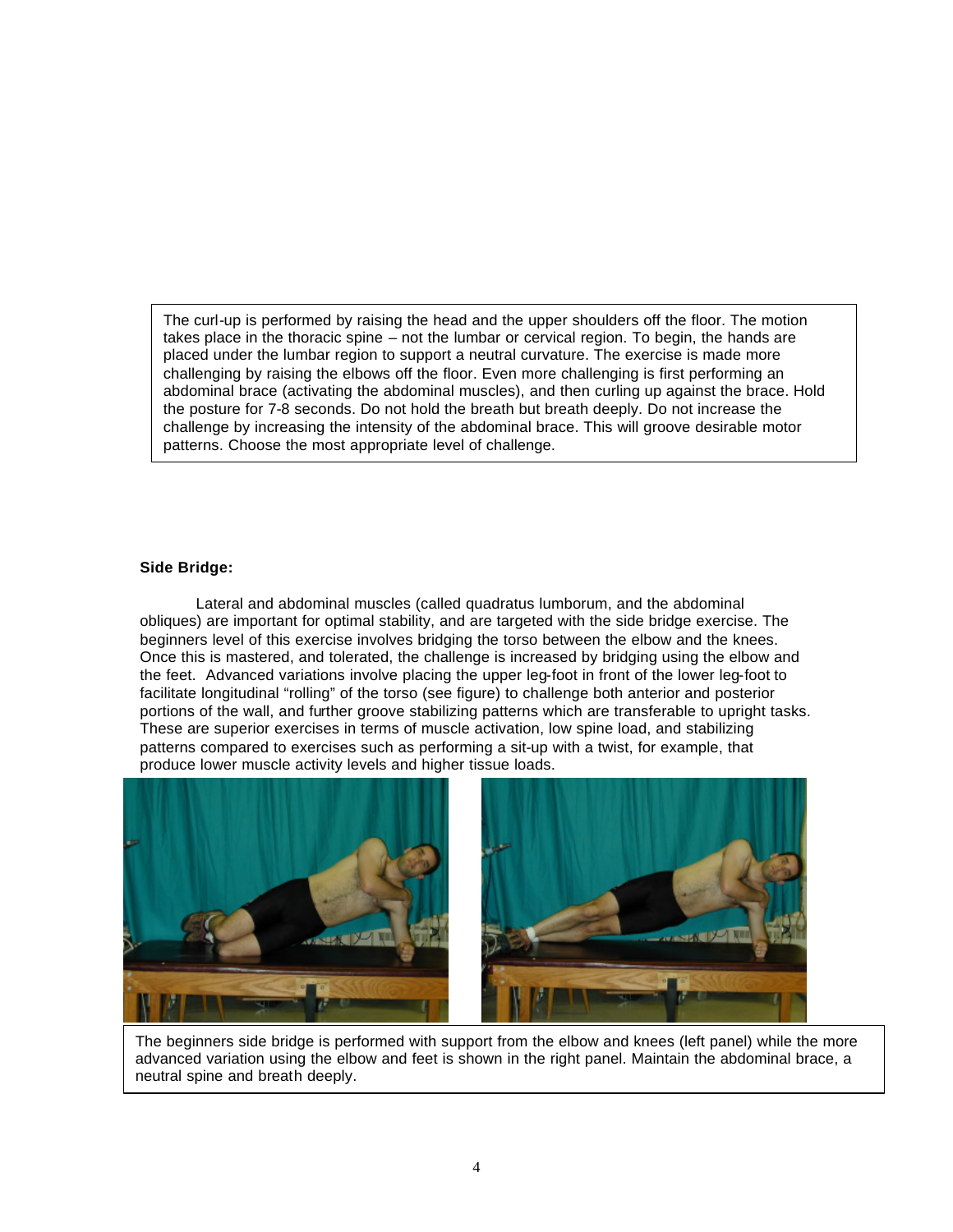

An advanced level side bridge involves holding the posture on one side for 7-8 seconds and the "rolling" over to the other, and repeating as endurance is increased. It is critical to lock the pelvis to the rib cage, via an abdominal brace, so that the spine remains rigid during the rolling. Finally, add deep breathing while in this posture. The rolling action with the breathing will prepare many people to meet any challenge with a stable spine.

### **Birddog:**

The extensor program consists of leg extensions and the "birddog". In general, we recommend that these isometric holds be held no longer than 7-8 seconds given recent evidence from near infrared spectroscopy indicating rapid loss of available oxygen in the torso muscles contracting at these levels - short relaxation of the muscle restores oxygen. The evidence supports building endurance with increased repetitions rather than holding time.



5 appropriate. The abdominal muscle are braced throughout.The back extensors (both the lumbar and thoracic are important) are challenged with the birddog. But only one half of these muscles are challenged at a time by lifting the alternate arm and leg. This reduces the spine load to about a half of that produced during traditional spine extension exercises such as roman chair extensions. Begin on the hands and knees and hold the posture for 7-8 seconds. Then lower the hand and knee, and "sweep" the floor with them and raise them again for the next repetition. This motion will enhance the stabilizing patterns. Switch sides as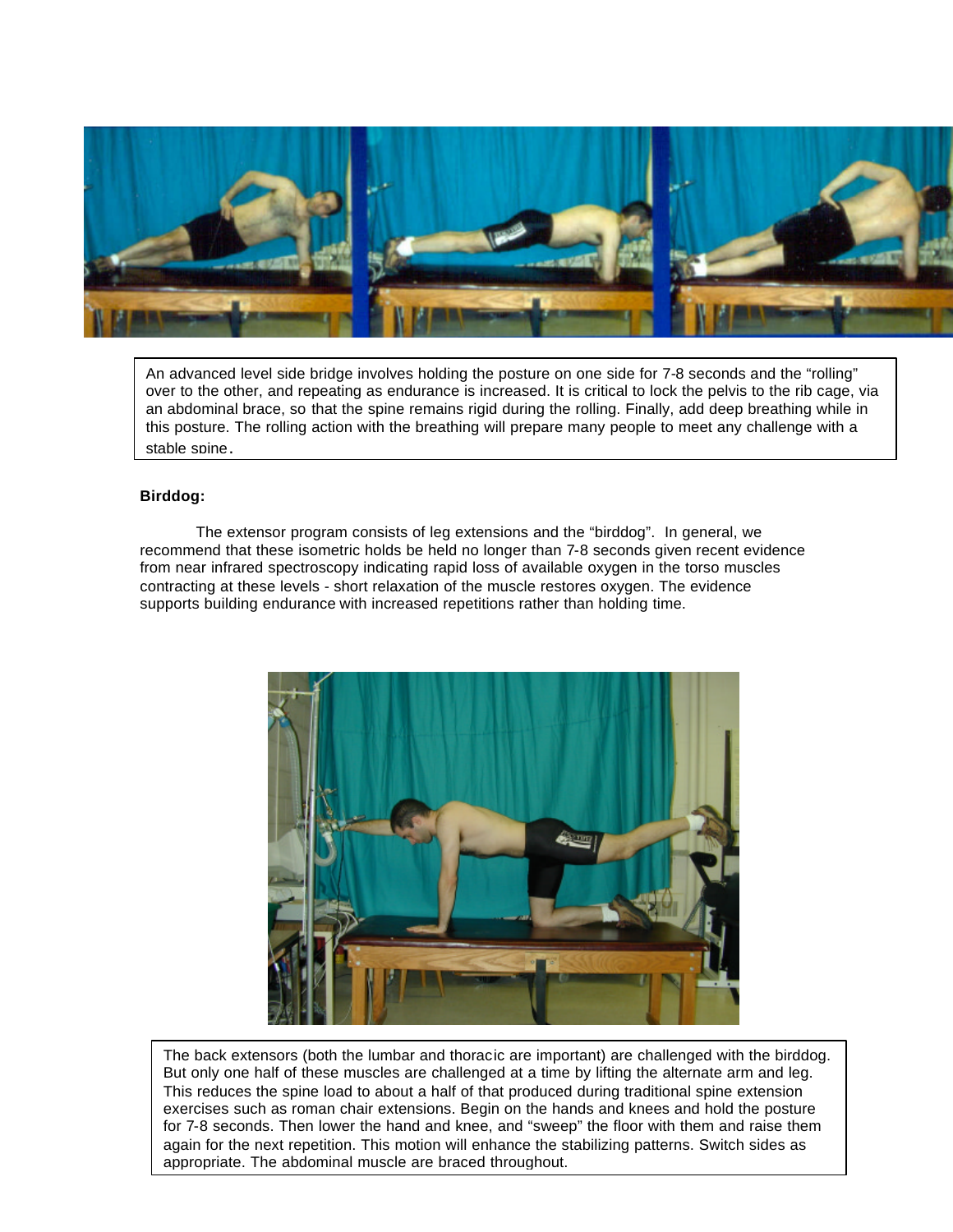# **Caveats for Exercise**

- 1. While there is a common belief among some "experts" that exercise sessions should be performed at least 3 times per week, it appears low back exercises have the most beneficial effect when performed daily.
- 2. The "no pain-no gain" axiom does not apply when exercising the low back in pained individuals particularly when applied to weight training, and scientific and clinical wisdom would suggest the opposite is true.
- 3. While specific low back exercises have been rationalized in this guide, general exercise programs that also combine cardiovascular components (like walking) have been shown to be more effective in both rehabilitation and for injury prevention. The exercises shown here only comprise a component of the total program.
- 4. Diurnal variation in the fluid level of the intervertebral discs (discs are more hydrated early in the morning after rising from bed), changes the stresses on the disc throughout the day. Specifically, they are highest following bedrest and diminish over the subsequent few hours. It would be very unwise to perform full range spine motion while under load, shortly after rising from bed.
- 5. Low back exercises performed for maintenance of health need not emphasize strength, with high-load low repetition tasks, rather more repetitions of less demanding exercises will assist in the enhancement of endurance and strength. There is no doubt that back injury can occur during seemingly low level demands (such as picking up a pencil) and that the risk of injury from motor control error can occur. While it appears that the chance of motor control errors, resulting in inappropriate muscle forces, increase with fatigue there is also evidence documenting the changes in passive tissue loading with fatiguing lifting. Given that endurance has more protective value than strength, strength gains should not be overemphasized at the expense of endurance.
- 6. There is no such thing as an ideal set of exercises for all individuals. An individuals= training objectives must be identified, (be they rehabilitation, specifically to reduce the risk of injury, optimize general health and fitness, or maximize athletic performance), and the most appropriate exercises chosen. While science cannot evaluate the optimal exercises for each situation, the combination of science and clinical experiential "wisdom" must be utilized to enhance low back health.
- 7. Be patient and stick with the program. Increased function and reduction pain may not occur for 3 months.

# **References for the fitness leaders**

Andersson, G.B. (1991) The epidemiology of spinal disorders. In: J.W. Frymoyer (ed)., *The Adult Spine: Principles and Practice*. Ch. 8. New York: Raven Press Ltd.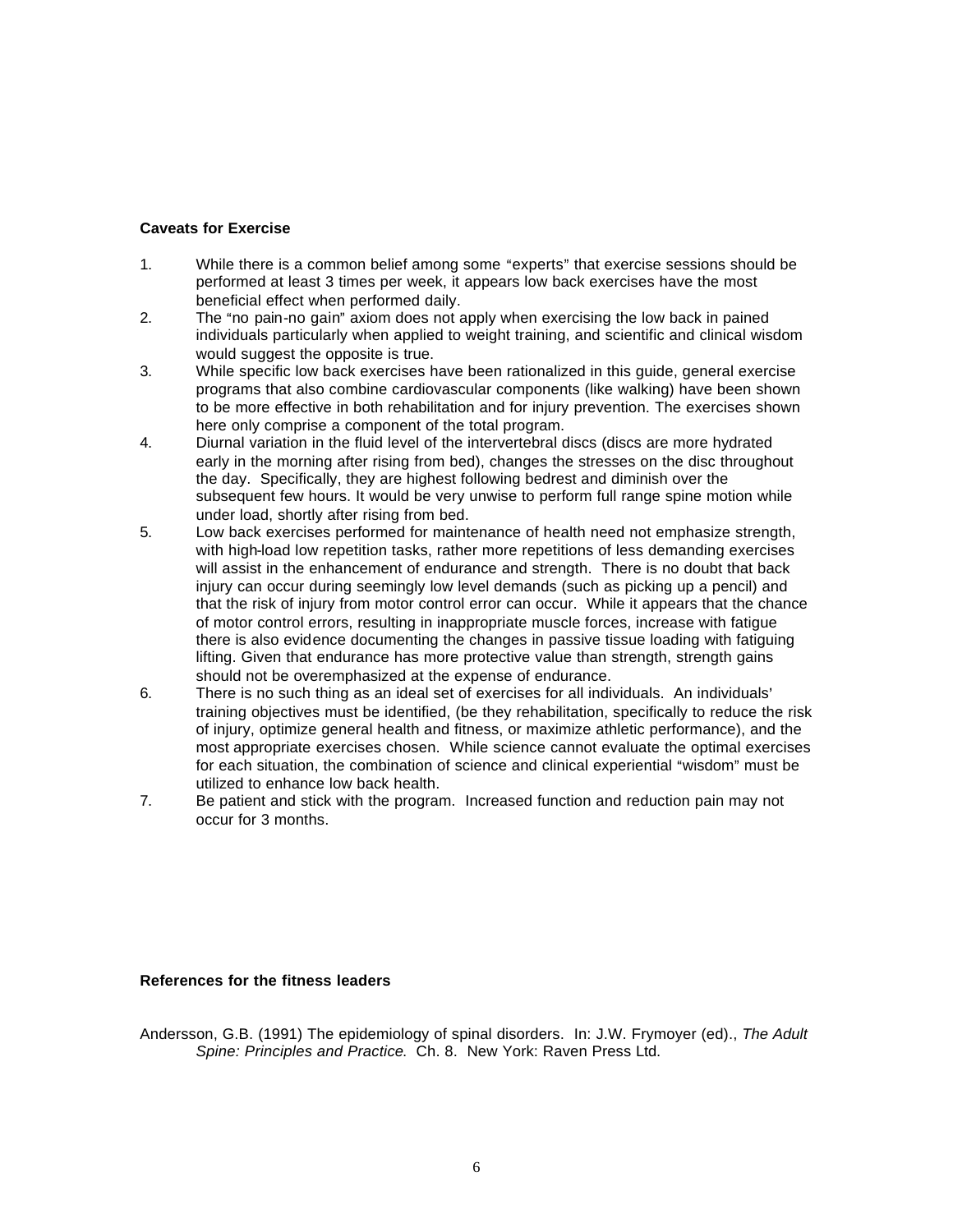- Axler\*, C. and McGill**,** S.M. (1997). Low back loads over a variety of abdominal exercises: Searching for the safest abdominal challenge, Med.Sci.Sports.Ex. 29(6): 804- 811.
- Biering-Sorensen, F. (1984) Physical measurements as risk indicators for low-back trouble over a one-year period. *Spine* 9: 106-119.
- Burton, A.K. (1997) Spine Update: Back injury and work loss. Biomechanical and psychosocial influences. *Spine* 22: 2575-2580.
- Callaghan\*, J.P., Gunning, J.L., McGill, S.M. (1998). Relationship between lumbar spine load and muscle activity during extensor exercises. Physical Therapy 78(1): 8-18
- Callaghan\*, J.P., Patla, A.E., and McGill, S.M. (1999) Low back three-dimensional joint forces, kinematics and kinetics during walking. Clin. Biomech. 14: 203-216.
- Callaghan\*, J.P., and McGill, S.M. (2001) Intervertebral disc herniation: Studies on a porcine model exposed to highly repetitive flexion/extension motion with compressive force. Clin. Biom. 16(1): 28-37.
- Cholewicki, J., McGill, S.M. (1996) Mechanical stability of the in vivo lumbar spine: Implications for injury and chronic low back pain. *Clin. Biomech*. 11(1): 1-15.
- Ferguson, S.A., Marras, W.S. (1997) A literature review of low back disorder surveillance measures and risk factors. *Clin. Biomech*. 12(4): 211-226.
- Hodges, P.W., Richardson, C.A. (1996) Inefficient muscular stabilization of the lumbar spine associated with low back pain. *Spine* 21: 2640-2650.
- Juker, D., McGill, S.M., Kropf, P., Steffen, T. (1998). Quantitative intramuscular myoelectric activity of lumbar portions of psoas and the abdominal wall during a wide variety of tasks. Med. Sci. Sports Ex. 30(2):301-310.
- Kirkaldy-Willis, W.H. (1998) The three phases of the spectrum of degenerative disease. In: *Managing Low Back Pain*, second edition. Churchill-Livingston, New York.
- Luoto, S., Helioraara, M., Hurri, H., Alavanta, M. (1995) Static back endurance and the risk of low back pain. *Clin. Biomech*. 10: 323-324.
- McGill, S.M., Sharratt, M.T., Seguin, J.P. (1995) Loads on spinal tissues during simultaneous lifting and ventilatory challenge. *Ergonomics* 38: 1772-1792.
- McGill, S.M. (1997) The biomechanics of low back injury: Implications on current practice in industry and the clinic. *J. Biomech.* 30: 465-475.

McGill, S.M., Childs, A. Liebenson, C. (1999) Endurance times for stabilization exercises: Clinical targets for testing and training from a normal database. Arch. Phys. Med. Rehab. 80: 941-944.

McGill, S.M. Invited Paper. (1998) Low back exercises: Evidence for improving exercise regimens. Physical Therapy 78(7): 754-765.

McGill, S.M., and Cholewicki, J. (2001) Biomechanical basis for stability: An explanation to enhance clinical ability. J. Orthop. Sports Phys. Ther. 31(2): 96-100.

McGill, S.M., Low Back Disorders: Evidence based prevention and rehabilitation, Human Kinetics Publishers, Champaign, Illinois, 2002.